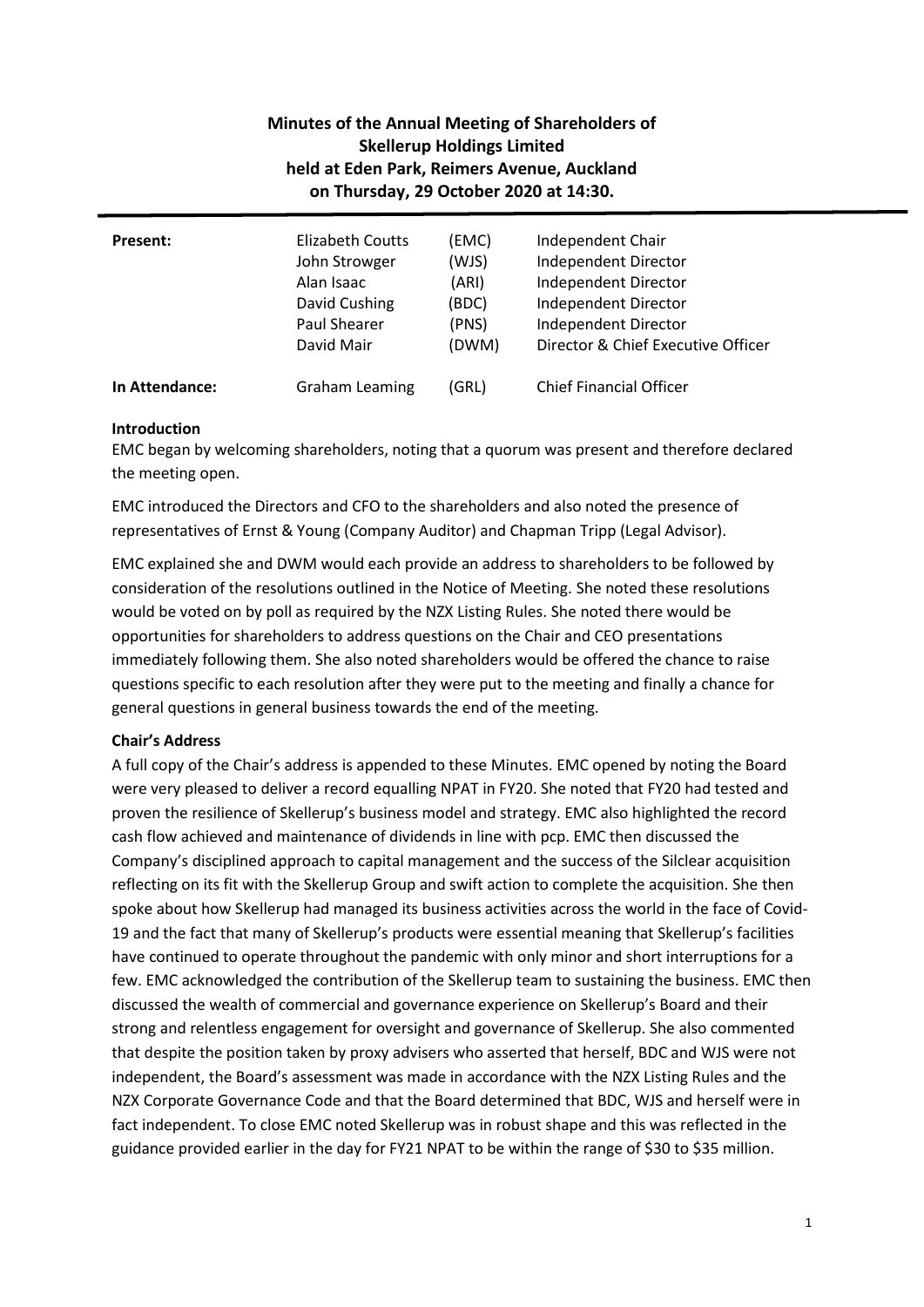#### **CEO's Address**

A full copy of the CEO's address is appended to these Minutes. DWM started by introducing the Skellerup team members present and then highlighted that the FY20 results not only reflected on the many essential products supplied by Skellerup but also the strength and resilience of Skellerup's customer base. He then discussed the changes Skellerup made to its business in response to Covid-19 and the fact that businesses across the Group had been able to learn from each other to adopt the best ideas and that many of the changes were now the new norm for working at Skellerup. He noted how proud he was of the leaders across the Group who had stepped up in very challenging circumstances. DWM then discussed the salient points of Skellerup's business model, highlighting that a large part of its customer base was Original Equipment Manufacturers (OEMs), to whom Skellerup designed and developed essential components that form part of their final product. He talked about Skellerup's model of engagement involving technical salespeople communicating to expert Skellerup internal resources who had the tools and ability to deliver prototype samples in a short timeframe providing a point of differentiation from competitors. DWM highlighted a focus on improving productivity, eliminating waste and disciplined capital allocation as being key elements of the overall Skellerup model. DWM then summarised the financial results of the Agri and Industrial Divisions in FY20. He noted the record Agri result was driven by growth in sales of essential dairy rubberwear particularly into the US and operational improvements particularly at Wigram. He noted the Industrial Division suffered from the impacts of Covid-19 but the pipeline of opportunities was very strong. DWM closed by thanking the Board for their support and guidance, the Skellerup team for their dedication and hard work and the shareholders for their investment in Skellerup.

The shareholders applauded the presentations and EMC asked for questions. A shareholder asked if communications were more difficult due to Covid-19 and EMC noted this was overcome by technology using video calling. A shareholder offered his congratulations to the Company for their achievements. A shareholder asked if the wide range given on the earnings guidance reflected Covid-19 impacts and EMC responded affirmatively.

### **Resolutions**

EMC moved to the resolutions before shareholders. She noted that a number of shareholders had cast postal votes or appointed proxies to cast their votes today. EMC noted that the Board held discretionary proxies and that these would be voted in favour of all resolutions.

### **Re-election of Directors**

EMC moved to the resolution to re-elect BDC as a Director.

EMC noted that in accordance with the NZX Listing Rule 2.7.1, BDC was retiring and being eligible, offered himself for re-election.

BDC started by noting that at his election speech three years earlier, he stated he was impressed by the calibre of the people and that over the ensuing three years he had become more impressed. He commented on the performance of Skellerup's leaders particular as Covid-19 caused chaos in March. He highlighted the opportunities for Skellerup particularly in the US, the health and safety record and the acquisitions successfully integrated. He contrasted the dividend yield of Skellerup with bank deposit rates and expressed his commitment to the Company.

EMC noted the Board unanimously supported the re-election of BDC and moved that BDC be reelected as a Director of Skellerup.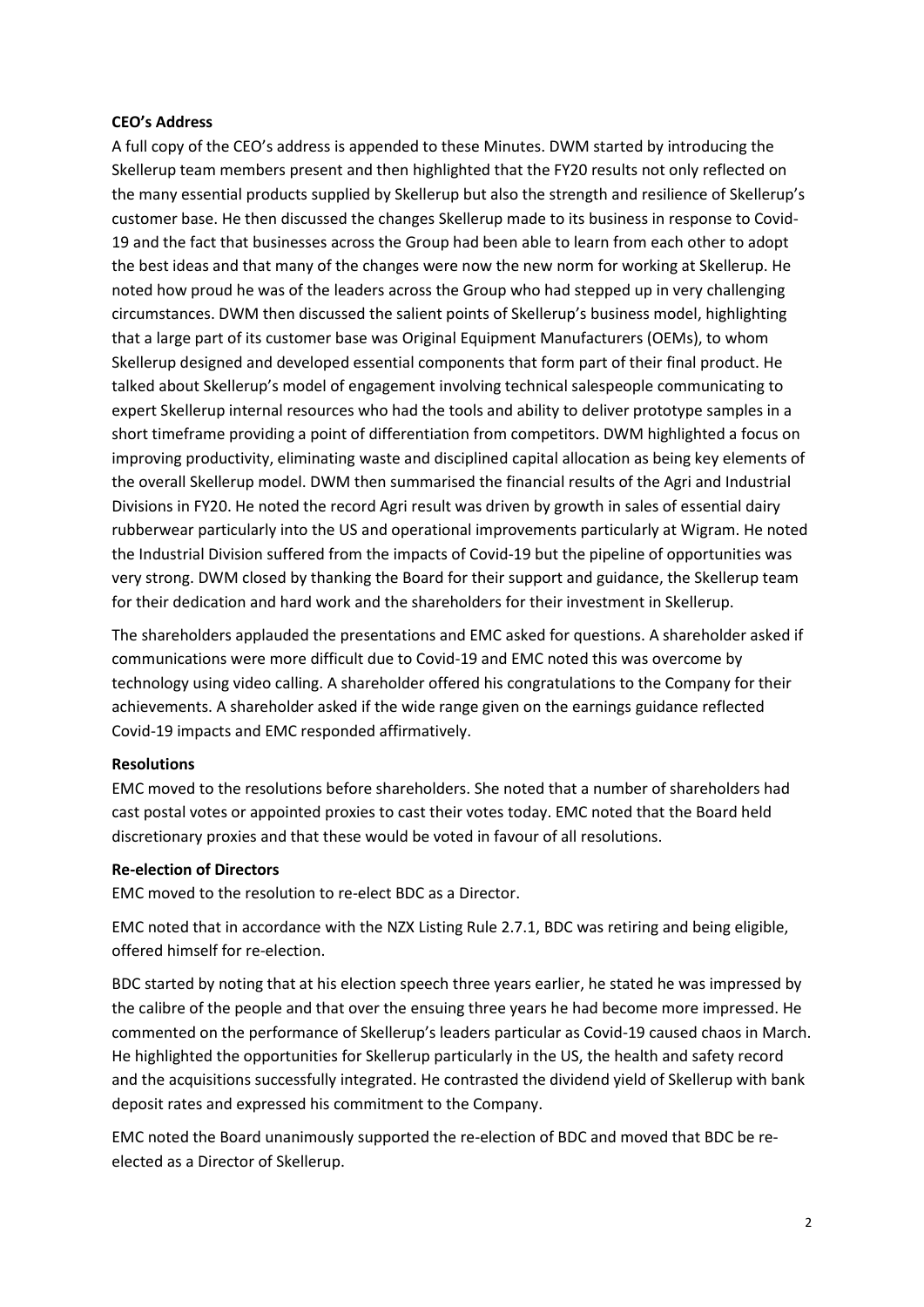EMC called for any questions. A shareholder queried how the Board assessed BDC as independent given his shareholding exceeded 5%. WJS responded noting the assessment of independence was whether there was anything that might interfere with the capacity of the director to bring independent judgement on issues before them. WJS noted the existence of a shareholding in excess of 5% was not determinative to distinguish a director as not independent. EMC added that the Board considered a range of factors as directed by the NZX Governance code in determining the independence status of each director. EMC put the motion and invited shareholders to vote by marking the resolution on their voting cards.

EMC noted that PNS was appointed by the Board on 21 August 2020 and in accordance with NZX Listing Rule 2.7.1 and the Company's Constitution, PNS was retiring and being eligible, offered himself for election. She noted the Board unanimously supported the election of PNS. EMC then invited PNS to speak in support of his election.

PNS introduced himself and spoke of his role at FPH. He noted 99% of FPH revenue was earned offshore which was a strong parallel with Skellerup's revenue generation and strategy for further international revenue growth. He noted he understood the complexity of growing revenue in international markets, and the focus on OEM business.

EMC noted the Board unanimously supported the election of PNS and moved that PNS be elected as a Director of Skellerup.

EMC called for any questions. A shareholder asked if there was plans for any further rotation on the Board and changes in size. EMC noted there were no further planned changes. EMC put the motion and invited shareholders to vote by marking the resolution on their voting cards.

### **Appointment of Auditors**

EMC advised that Pursuant to Section 200 of the Companies Act 1993, Ernst & Young are automatically reappointed as auditors for the ensuing year.

EMC explained that the proposed ordinary resolution is required to authorise the Directors to fix the auditors' remuneration pursuant to section 197(a) of the Companies Act 1993.

EMC moved that the Directors be authorised to fix the remuneration of the auditors for the year ending 30 June 2021.

EMC called for any questions. No questions were received from shareholders in respect to the motion. EMC put the motion and invited shareholders to vote by marking the resolution on their voting cards.

#### **Shareholder Questions and General Business**

The Chair called for shareholders to raise any questions on the Company including questions on financial and operational matters.

A shareholder asked if there been any uptick in sales because of Covid-19, EMC responded in some cases there had been some increases dependent on the product and use.

A shareholder observed Skellerup was a well-managed business and what was being done to guard against a takeover. EMC responded that the Board were focussed on performance and communicating clearly on Skellerup to ensure results and value were understood.